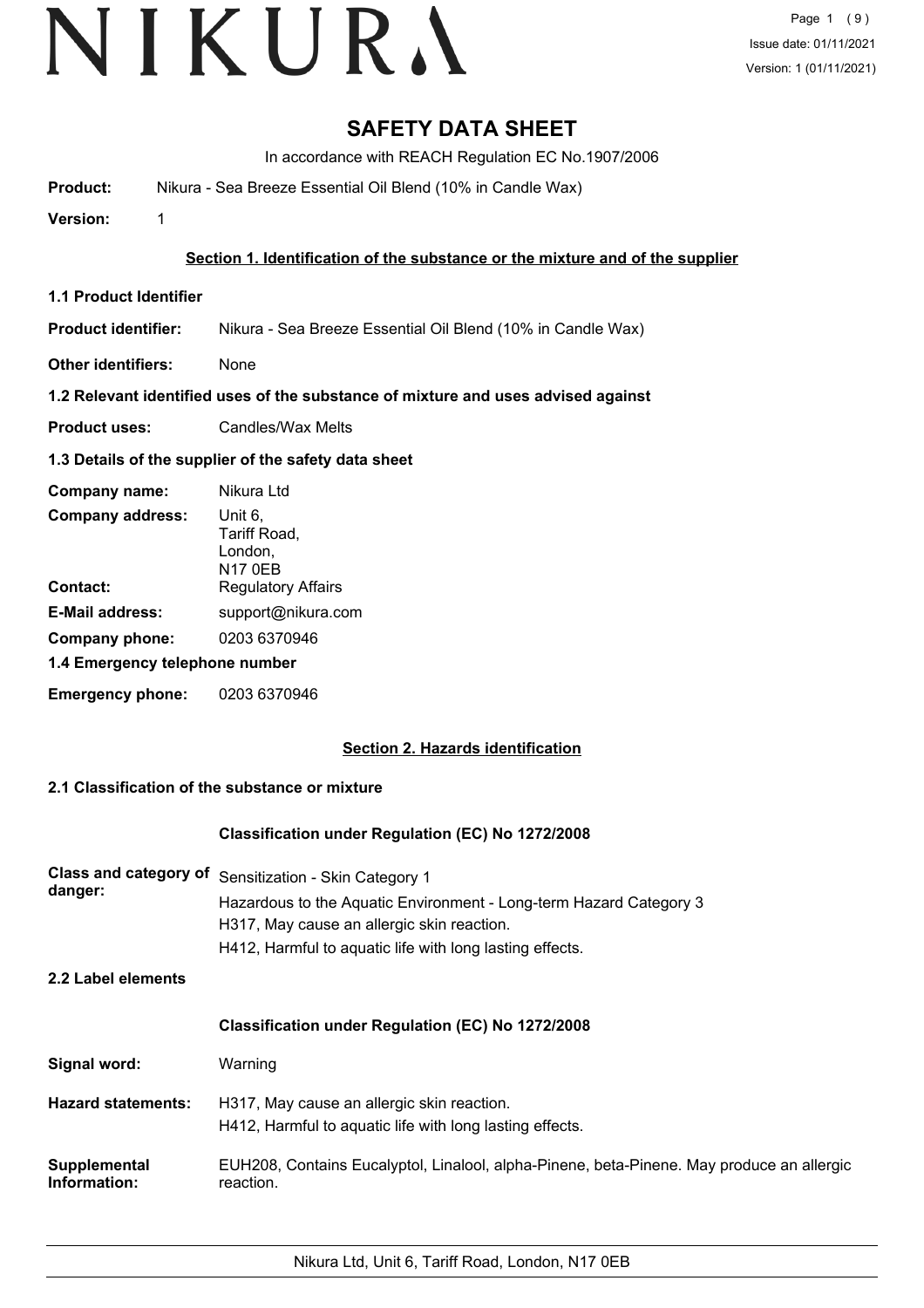# **SAFETY DATA SHEET**

In accordance with REACH Regulation EC No.1907/2006

| Product: | Nikura - Sea Breeze Essential Oil Blend (10% in Candle Wax) |
|----------|-------------------------------------------------------------|
|          |                                                             |

P261, Avoid breathing vapour or dust.

# **Version:** 1

#### **Precautionary statements:**

P272, Contaminated work clothing should not be allowed out of the workplace. P273, Avoid release to the environment. P280, Wear protective gloves/eye protection/face protection. P302/352, IF ON SKIN: Wash with plenty of soap and water.

P333/313, If skin irritation or rash occurs: Get medical advice/attention.

P363, Wash contaminated clothing before reuse.

P501, Dispose of contents/container to approved disposal site, in accordance with local regulations.



# **2.3 Other hazards**

**Other hazards:** None

**Section 3. Composition / information on ingredients**

# **3.2 Mixtures**

# **Contains:**

| <b>Name</b>        | <b>CAS</b> | EC        | <b>REACH Registration</b><br>No. | $\%$  | <b>Classification for</b><br>(CLP) 1272/2008                                                                                            |
|--------------------|------------|-----------|----------------------------------|-------|-----------------------------------------------------------------------------------------------------------------------------------------|
| ld-Limonene        | 5989-27-5  | 227-813-5 |                                  | 4.61% | Flam. Lig. 3-Skin Irrit.<br>2-Skin Sens. 1B-Asp.<br>Tox 1-Aquatic Acute 1-<br>Aquatic Chronic 3;<br>H226-H304-H315-<br>H317-H400-H412,- |
| Linalyl acetate    | 115-95-7   | 204-116-4 |                                  | 1.06% | Skin Irrit, 2-Skin Sens.<br>1B:H315-H317.-                                                                                              |
| Eucalyptol         | 470-82-6   | 207-431-5 |                                  | 0.89% | Flam. Liq. 3-Skin Sens.<br>1B;H226-H317,-                                                                                               |
| Ibeta-Pinene       | 127-91-3   | 204-872-5 |                                  | 0.77% | Flam. Liq. 3-Skin Irrit.<br>2-Skin Sens. 1B-Asp.<br>Tox 1-Aquatic Acute 1-<br>Aquatic Chronic 1;<br>H226-H304-H315-<br>H317-H410,-      |
| ILinalool          | 78-70-6    | 201-134-4 |                                  | 0.60% | Skin Irrit. 2-Eye Irrit. 2-<br>Skin Sens. 1B;H315-<br>H317-H319.-                                                                       |
| p-Mentha-1,4-diene | 99-85-4    | 202-794-6 |                                  | 0.18% | Flam. Lig. 3-Repr. 2-<br>Asp. Tox 1;H226-H304-<br>H361.-                                                                                |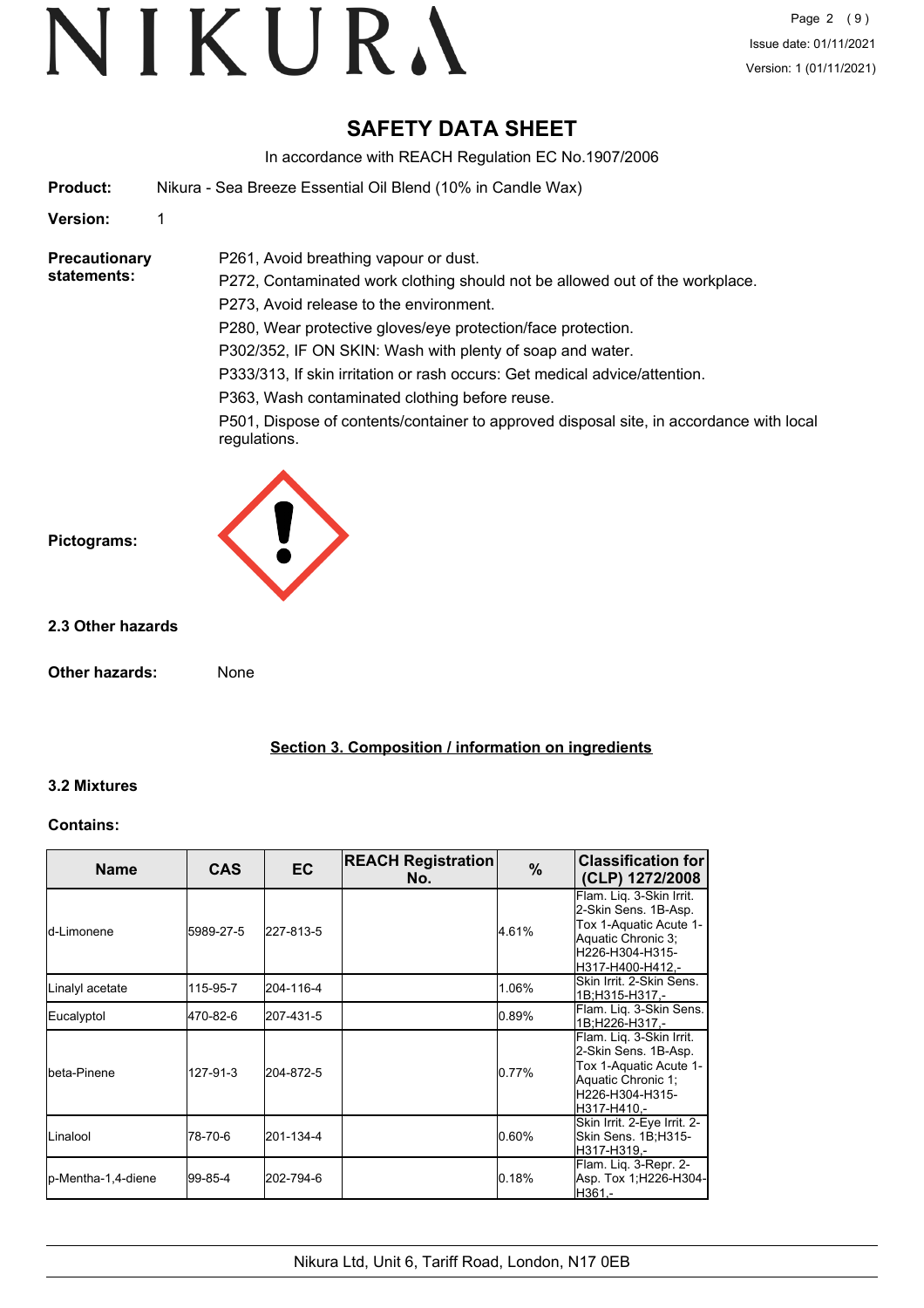# **SAFETY DATA SHEET**

In accordance with REACH Regulation EC No.1907/2006

**Product:** Nikura - Sea Breeze Essential Oil Blend (10% in Candle Wax)

# **Version:** 1

| alpha-Pinene | 80-56-8  | 201-291-9 | $ 0.16\%$ | Flam. Lig. 3-Acute Tox.<br>4-Skin Irrit. 2-Skin<br>Sens. 1B-Asp. Tox 1-<br>Aquatic Acute 1-<br>Aquatic Chronic 1;<br>IH226-H302-H304-<br>H315-H317-H410,- |
|--------------|----------|-----------|-----------|-----------------------------------------------------------------------------------------------------------------------------------------------------------|
| Myrcene      | 123-35-3 | 204-622-5 | 0.13%     | Flam. Lig. 3-Skin Irrit.<br>2-Eye Irrit. 2-Asp. Tox<br>1-Aquatic Acute 1-<br>Aquatic Chronic 2;<br>H226-H304-H315-<br>H319-H400-H411.-                    |

# **Substances with Community workplace exposure limits:**

Not Applicable

**Substances that are persistent, bioaccumulative and toxic or very persistent and very bioaccumulative, greater than 0.1%:**

Not Applicable

# **Section 4. First-aid measures**

# **4.1 Description of first aid measures**

| Inhalation:           | Remove from exposure site to fresh air, keep at rest, and obtain medical attention.          |
|-----------------------|----------------------------------------------------------------------------------------------|
| Eye exposure:         | Flush immediately with water for at least 15 minutes. Contact physician if symptoms persist. |
| <b>Skin exposure:</b> | IF ON SKIN: Wash with plenty of soap and water.                                              |
| Ingestion:            | Rinse mouth with water and obtain medical attention.                                         |

# **4.2 Most important symptoms and effects, both acute and delayed**

May cause an allergic skin reaction.

# **4.3 Indication of any immediate medical attention and special treatment needed**

None expected, see Section 4.1 for further information.

# **SECTION 5: Firefighting measures**

# **5.1 Extinguishing media**

Suitable media: Carbon dioxide, Dry chemical, Foam.

# **5.2 Special hazards arising from the substance or mixture**

In case of fire, may be liberated: Carbon monoxide, Unidentified organic compounds.

# **5.3 Advice for fire fighters:**

In case of insufficient ventilation, wear suitable respiratory equipment.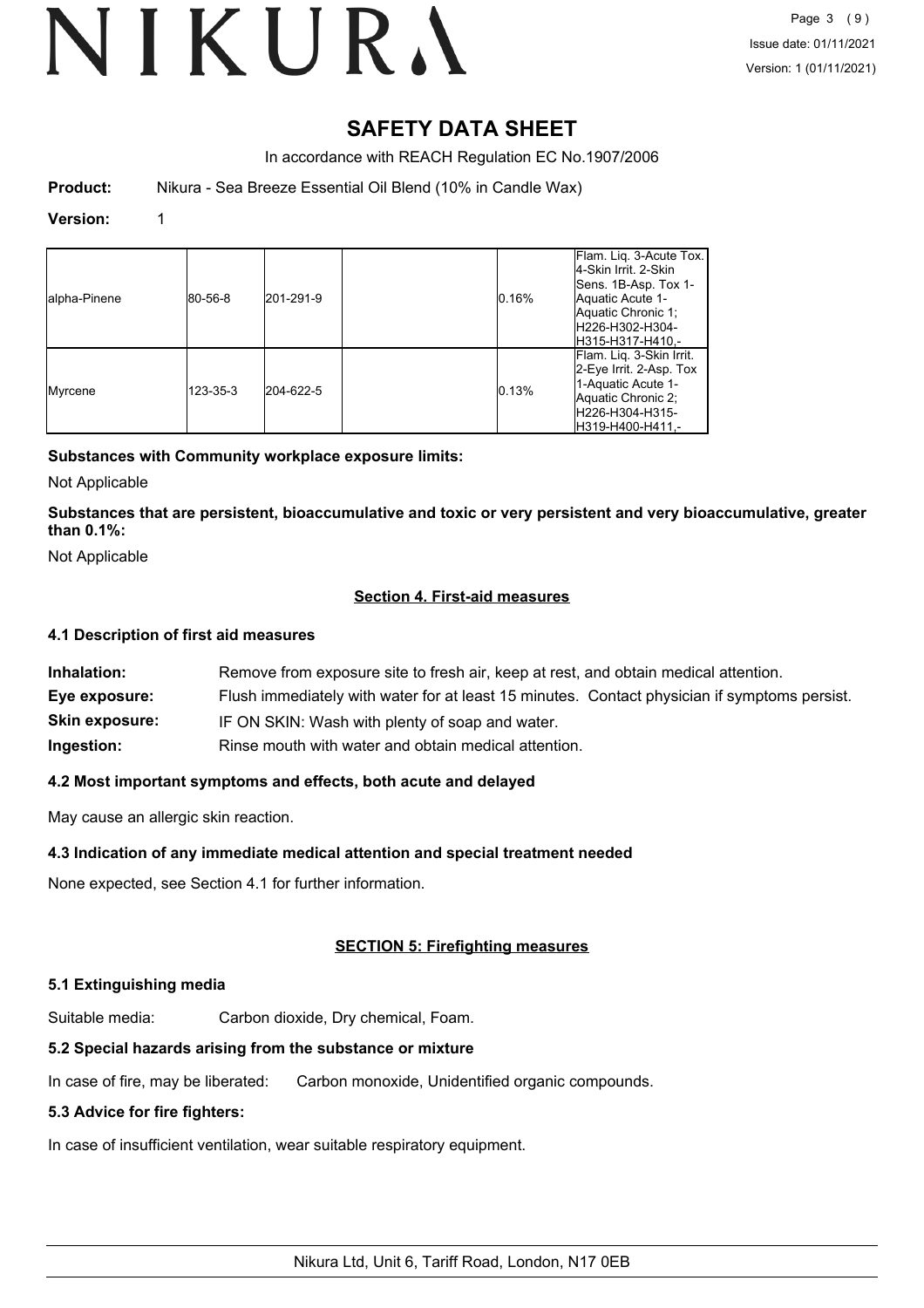# VIKURA

# **SAFETY DATA SHEET**

In accordance with REACH Regulation EC No.1907/2006

**Product:** Nikura - Sea Breeze Essential Oil Blend (10% in Candle Wax)

**Version:** 1

# **Section 6. Accidental release measures**

### **6.1 Personal precautions, protective equipment and emergency procedures:**

Avoid inhalation. Avoid contact with skin and eyes. See protective measures under Section 7 and 8.

#### **6.2 Environmental precautions:**

Keep away from drains, surface and ground water, and soil.

#### **6.3 Methods and material for containment and cleaning up:**

Remove ignition sources. Provide adequate ventilation. Avoid excessive inhalation of vapours. Contain spillage immediately by use of sand or inert powder. Dispose of according to local regulations.

#### **6.4 Reference to other sections:**

Also refer to sections 8 and 13.

# **Section 7. Handling and storage**

#### **7.1 Precautions for safe handling:**

Keep away from heat, sparks, open flames and hot surfaces. - No smoking. Use personal protective equipment as required. Use in accordance with good manufacturing and industrial hygiene practices. Use in areas with adequate ventilation Do not eat, drink or smoke when using this product.

# **7.2 Conditions for safe storage, including any incompatibilities:**

Store in a well-ventilated place. Keep container tightly closed. Keep cool. Ground/bond container and receiving equipment. Use explosion-proof electrical, ventilating and lighting equipment. Use only non-sparking tools. Take precautionary measures against static discharge.

# **7.3 Specific end use(s):**

Candles/Wax Melts: Use in accordance with good manufacturing and industrial hygiene practices.

# **Section 8. Exposure controls/personal protection**

#### **8.1 Control parameters**

Workplace exposure limits: Not Applicable

# **8.2 Exposure Controls**

#### **Eye / Skin Protection**

Wear protective gloves/eye protection/face protection

# **Respiratory Protection**

Under normal conditions of use and where adequate ventilation is available to prevent build up of excessive vapour, this material should not require special engineering controls. However, in conditions of high or prolonged use, or high temperature or other conditions which increase exposure, the following engineering controls can be used to minimise exposure to personnel: a) Increase ventilation of the area with local exhaust ventilation. b) Personnel can use an approved, appropriately fitted respirator with organic vapour cartridge or canisters and particulate filters. c) Use closed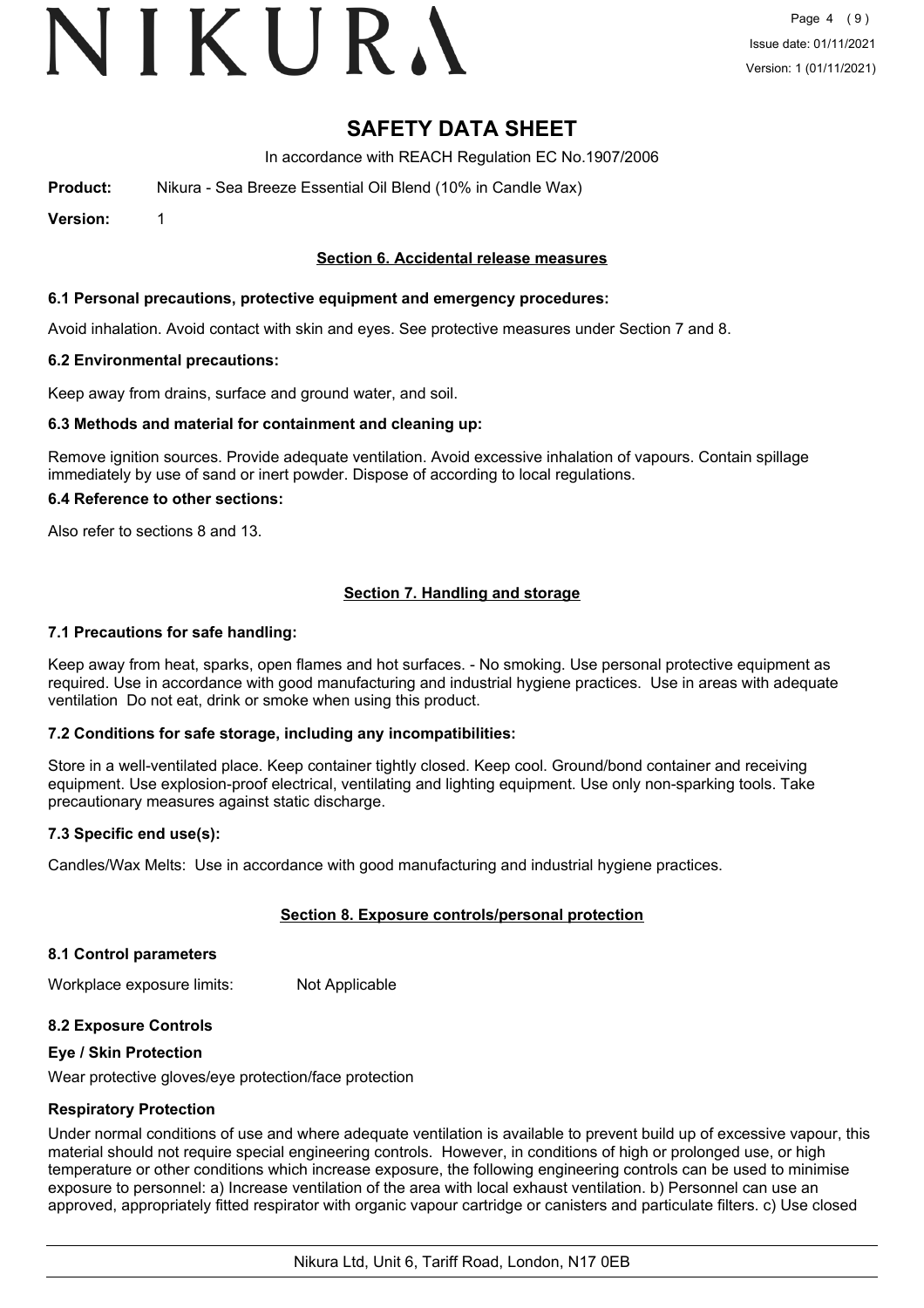Page 5 (9) Issue date: 01/11/2021 Version: 1 (01/11/2021)

# **SAFETY DATA SHEET**

In accordance with REACH Regulation EC No.1907/2006

**Product:** Nikura - Sea Breeze Essential Oil Blend (10% in Candle Wax)

**Version:** 1

systems for transferring and processing this material.

Also refer to Sections 2 and 7.

# **Section 9. Physical and chemical properties**

# **9.1 Information on basic physical and chemical properties**

| Appearance:                                   | Not determined                               |
|-----------------------------------------------|----------------------------------------------|
| Odour:                                        | Not determined                               |
| <b>Odour threshold:</b>                       | Not determined                               |
| pH:                                           | Not determined                               |
| Melting point / freezing point:               | Not determined                               |
| Initial boiling point / range:                | Not determined                               |
| Flash point:                                  | > 200 °C                                     |
| <b>Evaporation rate:</b>                      | Not determined                               |
| Flammability (solid, gas):                    | Not determined                               |
| Upper/lower flammability or explosive limits: | Product does not present an explosion hazard |
| Vapour pressure:                              | Not determined                               |
| Vapour density:                               | Not determined                               |
| <b>Relative density:</b>                      | Not determined                               |
| Solubility(ies):                              | Not determined                               |
| Partition coefficient: n-octanol/water:       | Not determined                               |
| Auto-ignition temperature:                    | Not determined                               |
| <b>Decomposition temperature:</b>             | Not determined                               |
| <b>Viscosity:</b>                             | Not determined                               |
| <b>Explosive properties:</b>                  | Not expected                                 |
| <b>Oxidising properties:</b>                  | Not expected                                 |
| 9.2 Other information:                        | None available                               |

# **Section 10. Stability and reactivity**

#### **10.1 Reactivity:**

Presents no significant reactivity hazard, by itself or in contact with water.

# **10.2 Chemical stability:**

Good stability under normal storage conditions.

# **10.3 Possibility of hazardous reactions:**

Not expected under normal conditions of use.

# **10.4 Conditions to avoid:**

Avoid extreme heat.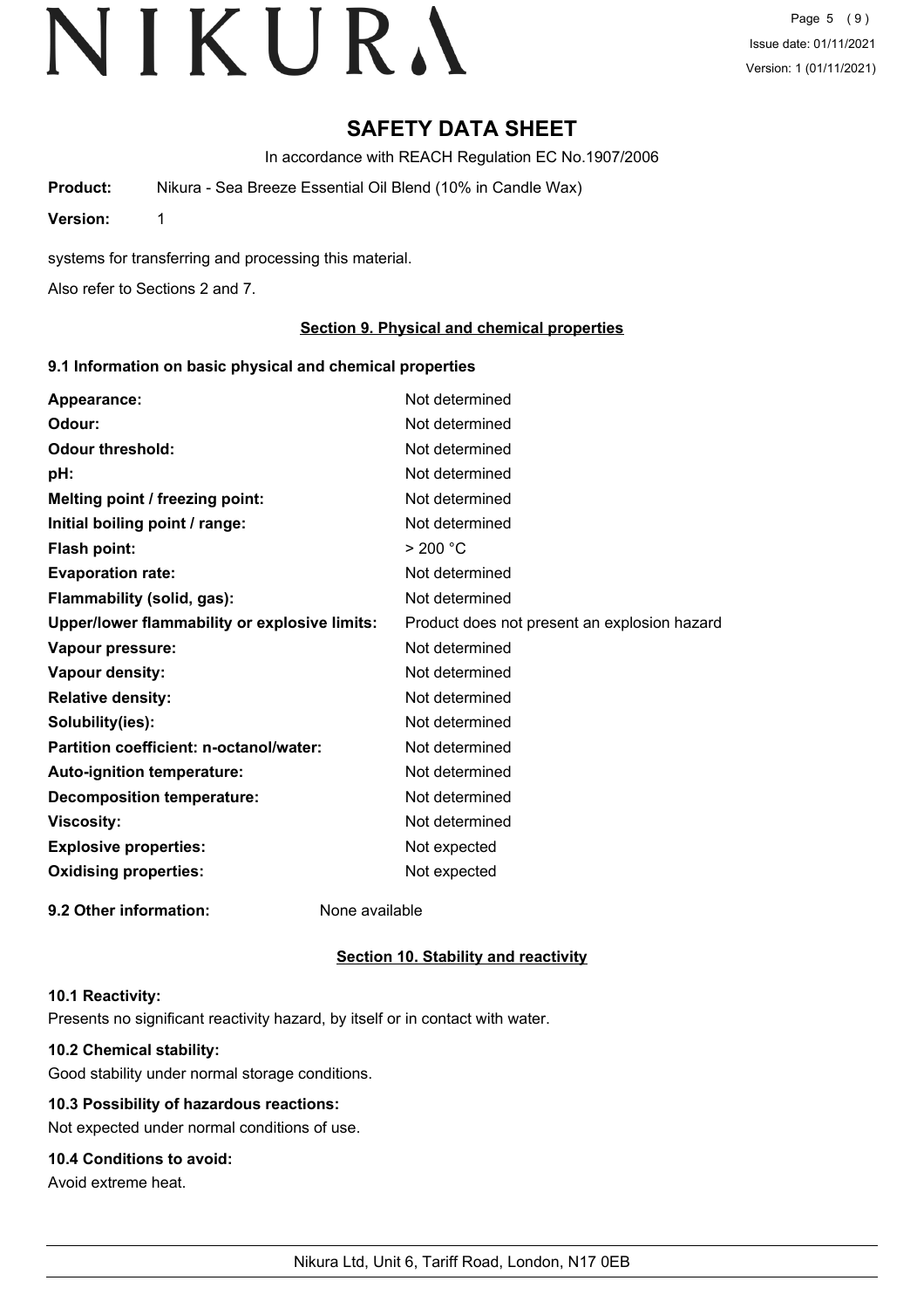# **SAFETY DATA SHEET**

In accordance with REACH Regulation EC No.1907/2006

**Product:** Nikura - Sea Breeze Essential Oil Blend (10% in Candle Wax)

**Version:** 1

# **10.5 Incompatible materials:**

Avoid contact with strong acids, alkalis or oxidising agents.

# **10.6 Hazardous decomposition products:**

Not expected.

# **Section 11. Toxicological information**

# **11.1 Information on toxicological effects**

This mixture has not been tested as a whole for health effects. The health effects have been calculated using the methods outlined in Regulation (EC) No 1272/2008 (CLP).

| <b>Acute Toxicity:</b>                    | Based on available data the classification criteria are not met. |
|-------------------------------------------|------------------------------------------------------------------|
| <b>Acute Toxicity Oral</b>                | Not Applicable                                                   |
| <b>Acute Toxicity Dermal</b>              | Not Applicable                                                   |
| <b>Acute Toxicity Inhalation</b>          | Not Available                                                    |
| <b>Skin corrosion/irritation:</b>         | Based on available data the classification criteria are not met. |
| Serious eye damage/irritation:            | Based on available data the classification criteria are not met. |
| <b>Respiratory or skin sensitisation:</b> | Sensitization - Skin Category 1                                  |
| Germ cell mutagenicity:                   | Based on available data the classification criteria are not met. |
| Carcinogenicity:                          | Based on available data the classification criteria are not met. |
| <b>Reproductive toxicity:</b>             | Based on available data the classification criteria are not met. |
| <b>STOT-single exposure:</b>              | Based on available data the classification criteria are not met. |
| <b>STOT-repeated exposure:</b>            | Based on available data the classification criteria are not met. |
| <b>Aspiration hazard:</b>                 | Based on available data the classification criteria are not met. |

**Information about hazardous ingredients in the mixture**

Not Applicable

Refer to Sections 2 and 3 for additional information.

# **Section 12. Ecological information**

# **12.1 Toxicity:**

Harmful to aquatic life with long lasting effects.

| 12.2 Persistence and degradability: | Not available |
|-------------------------------------|---------------|
| 12.3 Bioaccumulative potential:     | Not available |
|                                     |               |

**12.4 Mobility in soil:** Not available **12.5 Results of PBT and vPvB assessment:**

This substance does not meet the PBT/vPvB criteria of REACH, annex XIII.

**12.6 Other adverse effects:** Not available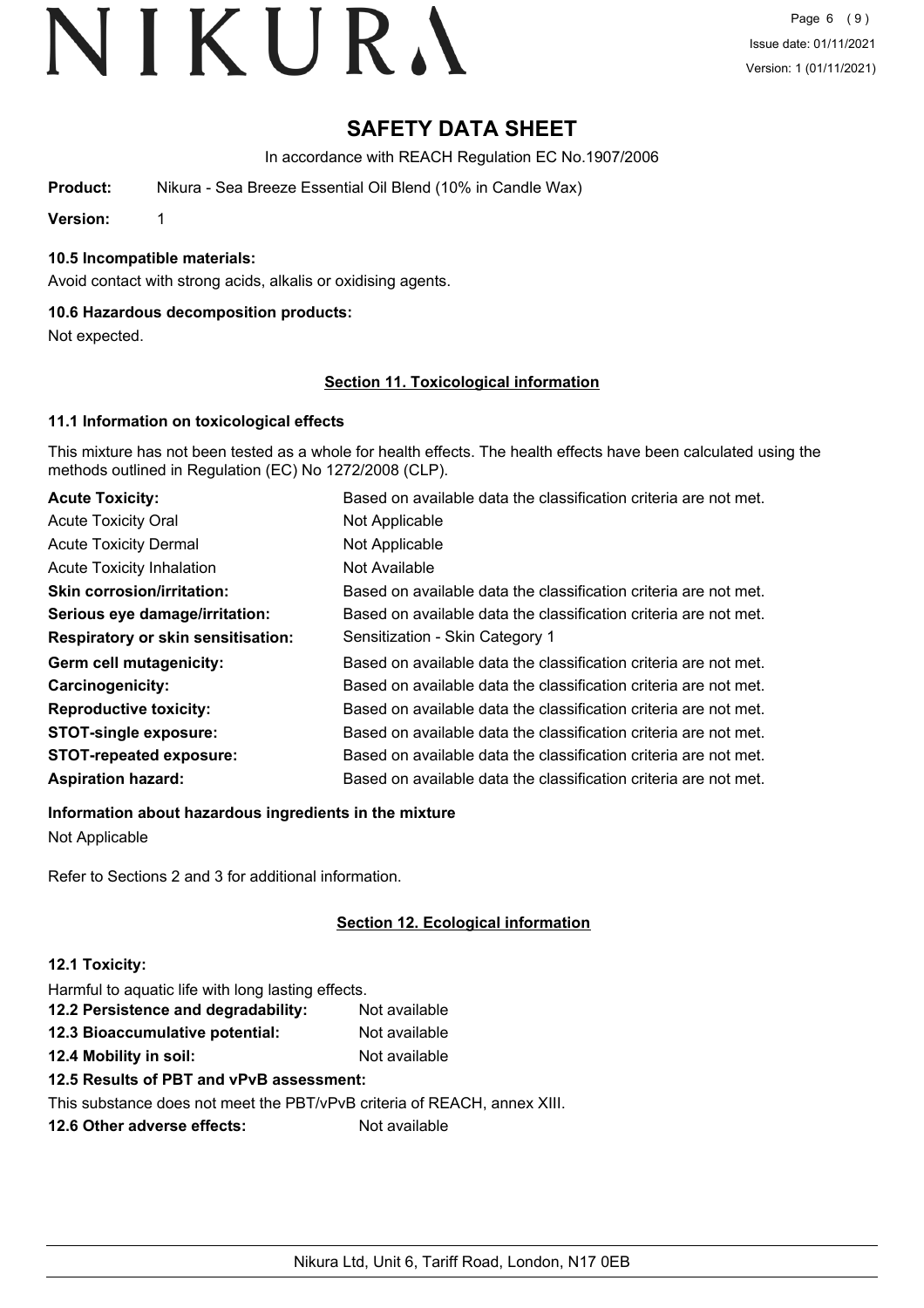# **SAFETY DATA SHEET**

In accordance with REACH Regulation EC No.1907/2006

| Product: | Nikura - Sea Breeze Essential Oil Blend (10% in Candle Wax) |
|----------|-------------------------------------------------------------|
|          |                                                             |

**Version:** 1

# **Section 13. Disposal considerations**

#### **13.1 Waste treatment methods:**

Dispose of in accordance with local regulations. Avoid disposing into drainage systems and into the environment. Empty containers should be taken to an approved waste handling site for recycling or disposal.

# **Section 14. Transport information**

| 14.1 UN number:                                                               | Not classified                              |  |
|-------------------------------------------------------------------------------|---------------------------------------------|--|
| 14.2 UN Proper Shipping Name:                                                 | ۰                                           |  |
| 14.3 Transport hazard class(es):                                              | Not classified                              |  |
| <b>Sub Risk:</b>                                                              | Not classified                              |  |
| 14.4. Packing Group:                                                          | Not classified                              |  |
| <b>14.5 Environmental hazards:</b>                                            | Not environmentally hazardous for transport |  |
| 14.6 Special precautions for user:                                            | None additional                             |  |
| 14.7 Transport in bulk according to Annex II of MARPOL73/78 and the IBC Code: |                                             |  |

Not classified

# **Section 15. Regulatory information**

# **15.1 Safety, health and environmental regulations/legislation specific for the substance or mixture** None additional

# **15.2 Chemical Safety Assessment**

A Chemical Safety Assessment has not been carried out for this product.

|                                 | <b>Section 16. Other information</b> |
|---------------------------------|--------------------------------------|
| <b>Concentration % Limits:</b>  | EH C3=25.43% SS 1=21.71%             |
| <b>Total Fractional Values:</b> | EH C3=3.93 SS 1=4.61                 |
| Key to revisions:               |                                      |

Not applicable

# **Key to abbreviations:**

| <b>Abbreviation</b> | <b>Meaning</b>                                                     |
|---------------------|--------------------------------------------------------------------|
| Acute Tox, 4        | Acute Toxicity - Oral Category 4                                   |
| Aquatic Acute 1     | Hazardous to the Aquatic Environment - Acute Hazard Category 1     |
| Aquatic Chronic 1   | Hazardous to the Aquatic Environment - Long-term Hazard Category 1 |
| Aquatic Chronic 2   | Hazardous to the Aquatic Environment - Long-term Hazard Category 2 |
| Aquatic Chronic 3   | Hazardous to the Aquatic Environment - Long-term Hazard Category 3 |
| Asp. Tox 1          | Aspiration Hazard Category 1                                       |
| $Eye$ Irrit. 2      | Eye Damage / Irritation Category 2                                 |
| Flam. Lig. 3        | Flammable Liquid, Hazard Category 3                                |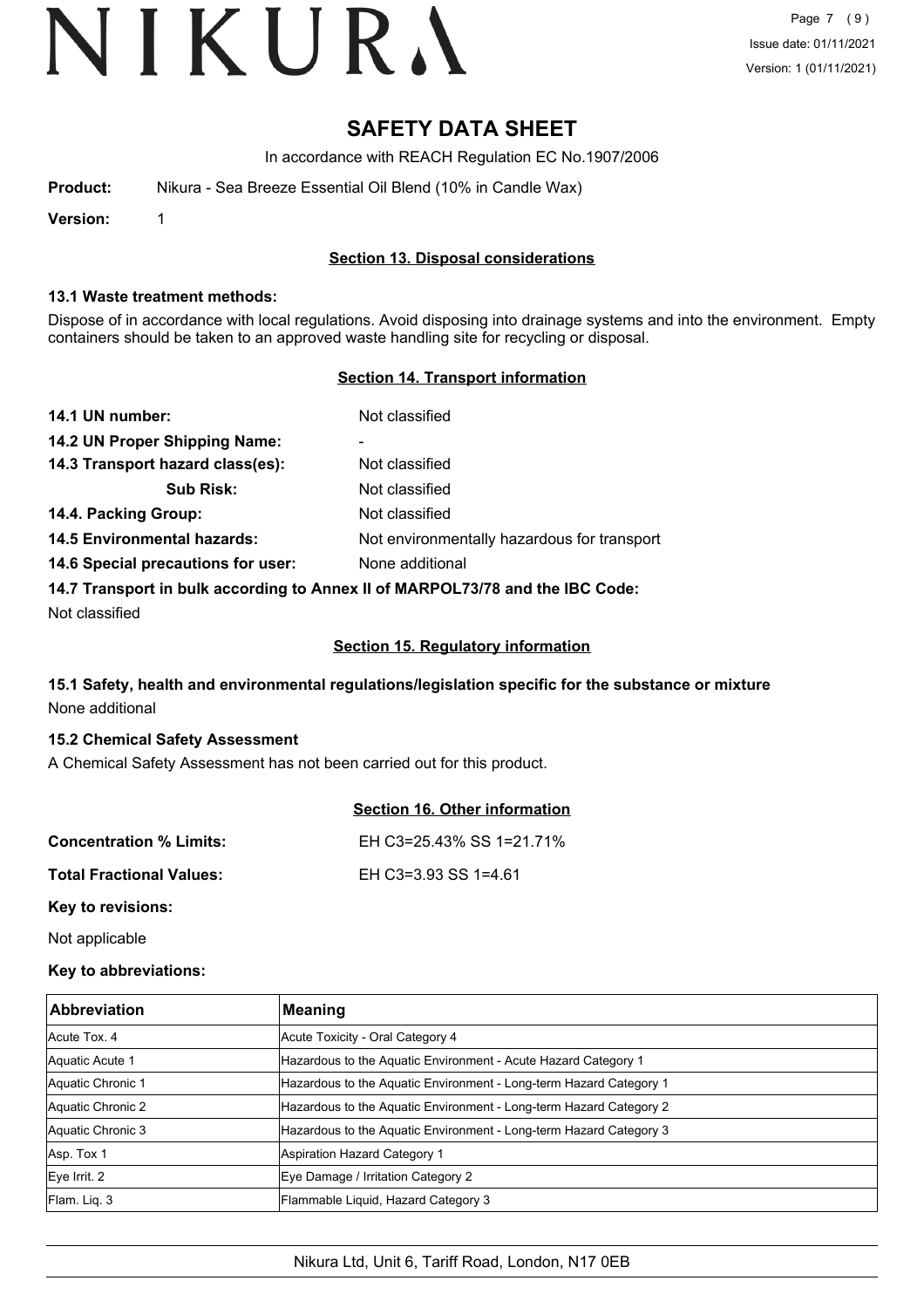# **SAFETY DATA SHEET**

In accordance with REACH Regulation EC No.1907/2006

**Product:** Nikura - Sea Breeze Essential Oil Blend (10% in Candle Wax)

### **Version:** 1

| H226             | Flammable liquid and vapour.                                                                                                       |
|------------------|------------------------------------------------------------------------------------------------------------------------------------|
| H302             | Harmful if swallowed.                                                                                                              |
| H304             | May be fatal if swallowed and enters airways.                                                                                      |
| H315             | Causes skin irritation.                                                                                                            |
| H317             | May cause an allergic skin reaction.                                                                                               |
| H319             | Causes serious eye irritation.                                                                                                     |
| H361             | Suspected of damaging fertility or the unborn child (exposure route).                                                              |
| H400             | Very toxic to aquatic life.                                                                                                        |
| H410             | Very toxic to aquatic life with long lasting effects.                                                                              |
| H411             | Toxic to aquatic life with long lasting effects.                                                                                   |
| H412             | Harmful to aquatic life with long lasting effects.                                                                                 |
| P202             | Do not handle until all safety precautions have been read and understood.                                                          |
| P210             | Keep away from heat, sparks, open flames and hot surfaces. - No smoking.                                                           |
| P233             | Keep container tightly closed.                                                                                                     |
| P240             | Ground/bond container and receiving equipment.                                                                                     |
| P241             | Use explosion-proof electrical, ventilating and lighting equipment.                                                                |
| P242             | Use only non-sparking tools.                                                                                                       |
| P243             | Take precautionary measures against static discharge.                                                                              |
| P261             | Avoid breathing vapour or dust.                                                                                                    |
| P <sub>264</sub> | Wash hands and other contacted skin thoroughly after handling.                                                                     |
| P270             | Do not eat, drink or smoke when using this product.                                                                                |
| P272             | Contaminated work clothing should not be allowed out of the workplace.                                                             |
| P273             | Avoid release to the environment.                                                                                                  |
| P280             | Wear protective gloves/eye protection/face protection.                                                                             |
| P301/310         | IF SWALLOWED: Immediately call a POISON CENTER or doctor/physician.                                                                |
| P302/352         | IF ON SKIN: Wash with plenty of soap and water.                                                                                    |
| P303/361/353     | IF ON SKIN (or hair): Remove/take off immediately all contaminated clothing. Rinse skin with water/shower.                         |
| P305/351/338     | IF IN EYES: Rinse cautiously with water for several minutes. Remove contact lenses, if present and easy to<br>do. Continue rinsing |
| P308/313         | IF exposed or concerned: Get medical advice/attention.                                                                             |
| P330             | Rinse mouth.                                                                                                                       |
| P331             | Do not induce vomiting.                                                                                                            |
| P332/313         | If skin irritation occurs: Get medical advice/attention.                                                                           |
| P333/313         | If skin irritation or rash occurs: Get medical advice/attention.                                                                   |
| P337/313         | If eye irritation persists: Get medical advice/attention.                                                                          |
| P362             | Take off contaminated clothing and wash before reuse.                                                                              |
| P363             | Wash contaminated clothing before reuse.                                                                                           |
| P370/378         | In case of fire: Use carbon dioxide, dry chemical, foam for extinction.                                                            |
| P391             | Collect spillage.                                                                                                                  |
| P403/235         | Store in a well-ventilated place. Keep cool.                                                                                       |
| P405             | Store locked up.                                                                                                                   |
| P501             | Dispose of contents/container to approved disposal site, in accordance with local regulations.                                     |